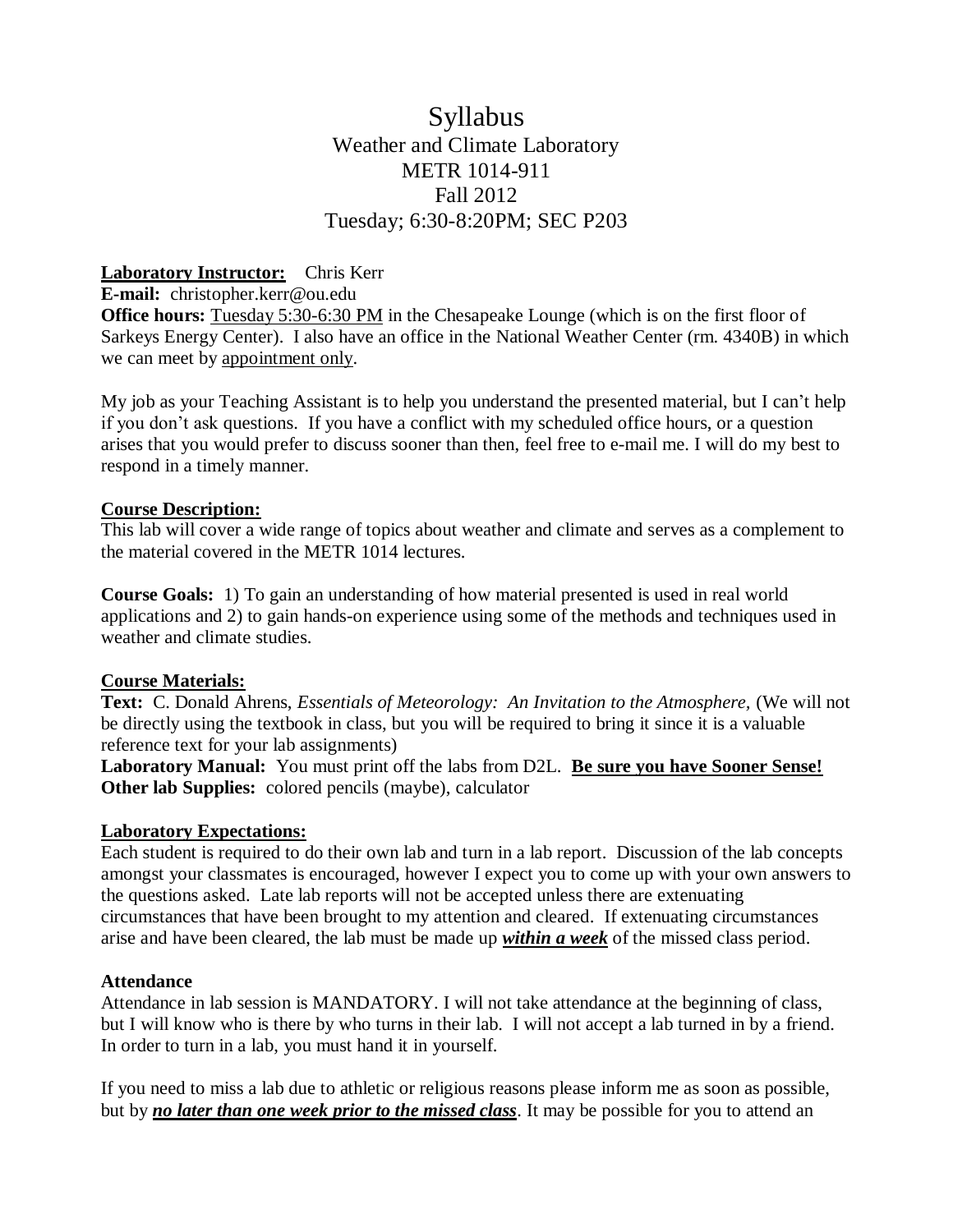alternate lab session, but this first must be cleared with the proper teaching assistant. I understand that sometimes you will need to miss a lab due to illness or unavoidable circumstances (ex. a death in the family) and will not be able to provide the required one week notice. Please let me know as soon as possible and other arrangements can be made for you to receive credit for your lab.

Unexcused absences are not tolerated. If you miss a class and fail to notify me before class begins, you will receive a zero for the day and will not be allowed the opportunity to make it up at a later date.

#### **Lab Structure**

We will start each lab promptly at the stated starting time. Please make your best effort to not come in late as it disrupts the class. Be sure to come prepared. This means bringing a pencil, eraser, calculator, and sometimes colored pencils to each class. You must also bring your printed lab pages to every lab. I will not accept a loose-leaf sheet of paper with the answers written on it. If you fail to bring your lab to class, I will give you the opportunity to complete the lab for *half credit* during my office hours. I will give a brief introduction to each lab before you start on your assignment, and this is a good time to ask questions if you have any.

Labs are to be completed in class only. The two hours allotted to class should be sufficient to complete each lab, so please use your time effectively. Labs are due at the end of each lab period.

DO NOT WORK ON THE LAB EXERCISE BEFORE CLASS!! This will be considered a form of cheating, and will result in a score of zero on that particular lab.

#### **Make-Up Work**

If you have an excused absence and need to make up a lab, you have exactly one week to complete it without penalty. Otherwise, the grade for the lab will be recorded as a zero. You must meet me during my office hours to finish any make-up work; however, in extreme circumstances I will allow you to make an appointment to meet with me in my NWC office. When you come to office hours to complete a lab, please arrive when they begin. You will most likely require the entire hour to finish your work, so the earlier you start, the better chance you'll have of making it through the lab.

#### **Grading**

| Lab exercises | 60% |
|---------------|-----|
| Lab quizzes   | 40% |

Your final lab grade will account for 20% of your total grade in the course. The labs will be graded for the most part on accuracy. You may lose points for sloppy or illegible work, so please be as neat as possible. At the end of the semester, I will drop your lowest lab percentage grade. All labs will be weighted equally.

There will be a total of 5 announced quizzes over lab material throughout the semester.

#### **Correspondence:**

When sending me e-mails, please use your OU e-mail address and put "METR 1014: last name" in the subject line. I receive many e-mails and this will ensure that yours are read before the others.